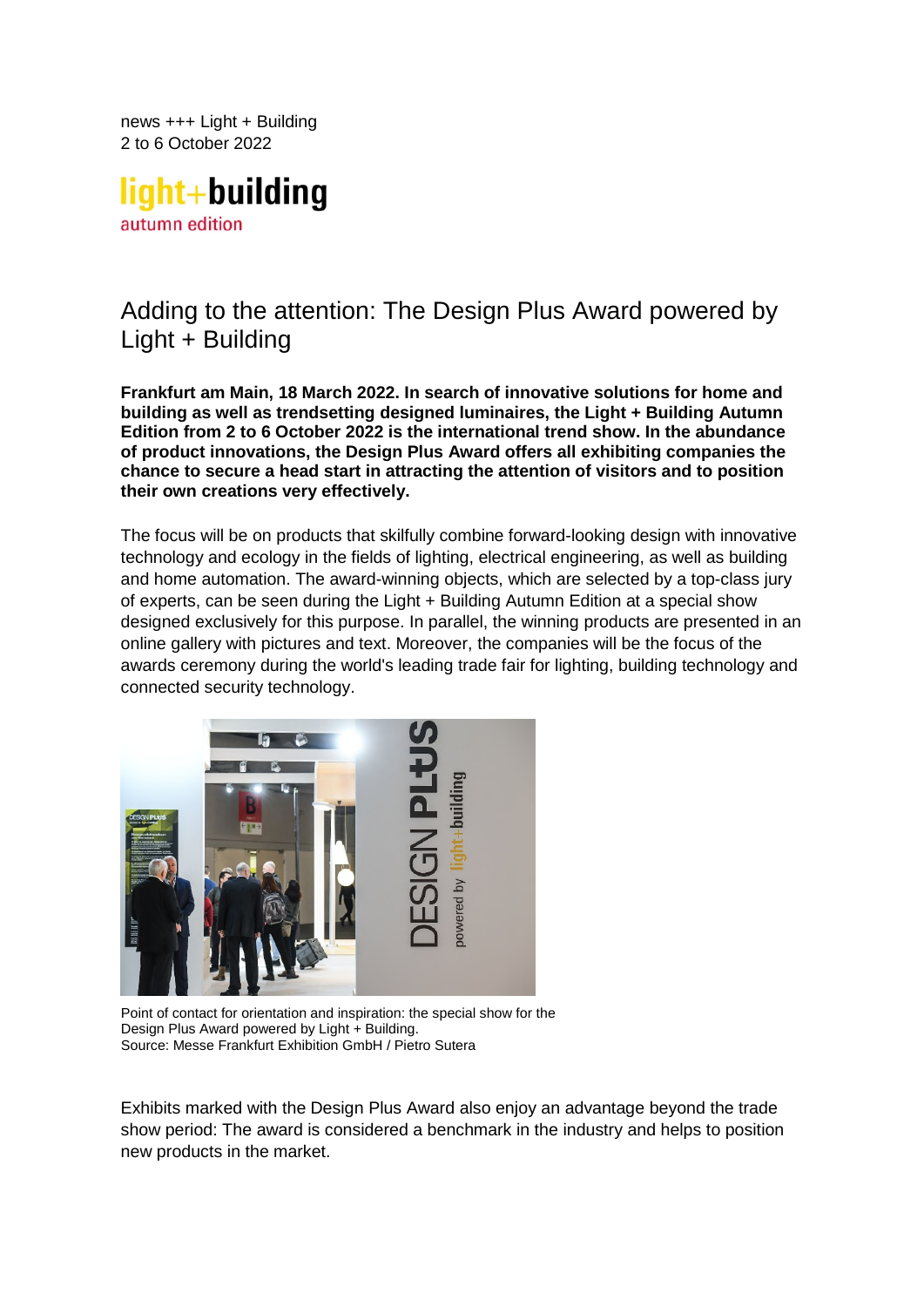## **Register now and be part of it**

All exhibitors of the Light + Building Autumn Edition are invited to apply with their innovative and sophisticatedly designed products. Registration is still possible until 22 April 2022. This will be shortly followed by the closing date for all submission materials on 29 April 2022.

Further information about the Design Plus Award, registration information, FAQs and GTCs can be found at: [www.light-building.com/designplus.](http://www.light-building.com/designplus)

The Light + Building event will take place from 2 to 6 October 2022. The Intersec Forum will open in parallel from 3 to 6 October 2022. The Light + Building Digital Extension is accessible from 2 to 14 October 2022.

## **Press releases & images:**

[www.light-building.com/presse](http://www.light-building.com/presse) 

**Social media:**  [www.light-building.com/facebook](http://www.light-building.com/facebook) [www.light-building.com/twitter](http://www.light-building.com/twitter) [www.light-building.com/youtube](http://www.light-building.com/youtube) [www.light-building.com/linkedin](http://www.light-building.com/linkedin)  [www.instagram.com/building.technologies.messeffm](http://www.instagram.com/building.technologies.messeffm)



**Your contact:**  Stefanie Weitz Tel.: +49 69 75 75-5188 stefanie.weitz@messefrankfurt.com

Messe Frankfurt Exhibition GmbH Ludwig-Erhard-Anlage 1 60327 Frankfurt am Main

www.messefrankfurt.com

## **Background information on Messe Frankfurt**

The Messe Frankfurt Group is the world's largest trade fair, congress and event organiser with its own exhibition grounds. The Group employs approximately 2,300\* people at its headquarters in Frankfurt am Main and in 30 subsidiaries around the world. In 2021, the company had to contend with the challenges posed by the pandemic for the second consecutive year. Annual sales will be approximately €140\* million after having been as high as €736 million in 2019 before the pandemic. Even in difficult times caused by the coronavirus pandemic, we are globally